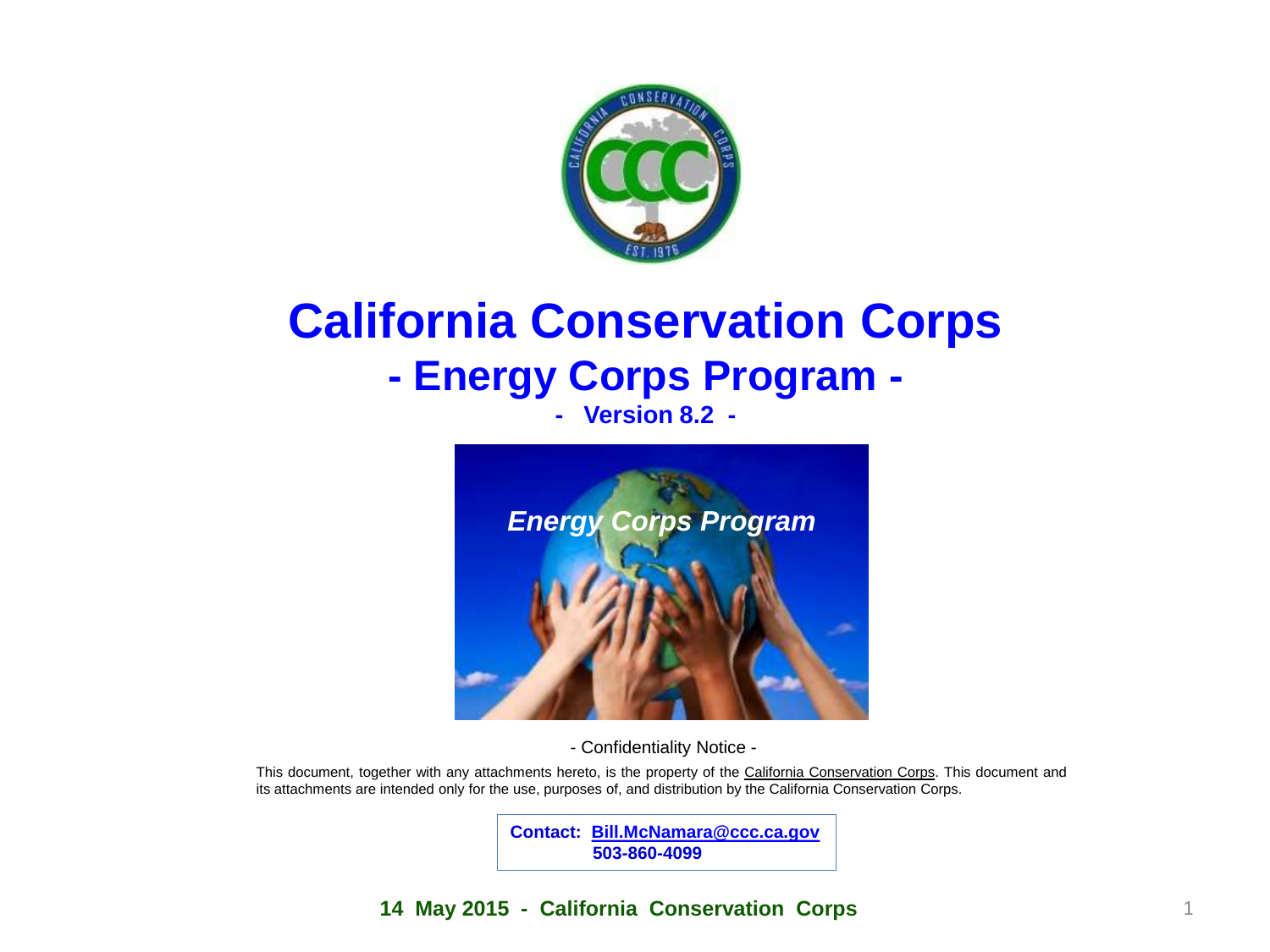

# The CCC & Energy Conservation - *Background & Context* -



**California State Agency**: Established in 1976 by Governor Jerry Brown

**26 Operational Centers Statewide**: 7 Residential and 19 Non Residential facilities

 **Workforce Development**: Providing exemplary job training, work experience, and employment opportunities for 10s of thousands Californians between the ages of 18 and 25 (and returning Veterans through age 29) throughout s

**CCC Design Model:** Combination of Marine Corps, Israeli Kibbutz, and Jesuit Seminary.

**ECC Moto**: "Hard work, low wages, miserable conditions ... and more!"

**Long History of Energy Programs and Project**s: including EE and RE projects and programs in partnership with companies of all types, Utilities, State and Federal agencies, City and other Local governments.

 **Continuum of Education**: Classroom training provided by University and Energy Industry expert partners, extensive hands-on professionally supervised work experience, and the CCC has a substantial and well established statewide infrastructure and support network of CCC resources suitable for energy efficiency and renewable energy projects and programs.

 **EE \ RE Program & Project Design**: The CCC provides energy efficiency and renewable energy project and program design and implementation consultative services.

 **CCC & Local Corps**: The CCC and the 14 local California Corps (certified annually by the CCC) can provide capable, well trained and managed, cost effective, and 'high availability' energy efficiency and renewable energy project and program resources throughout California.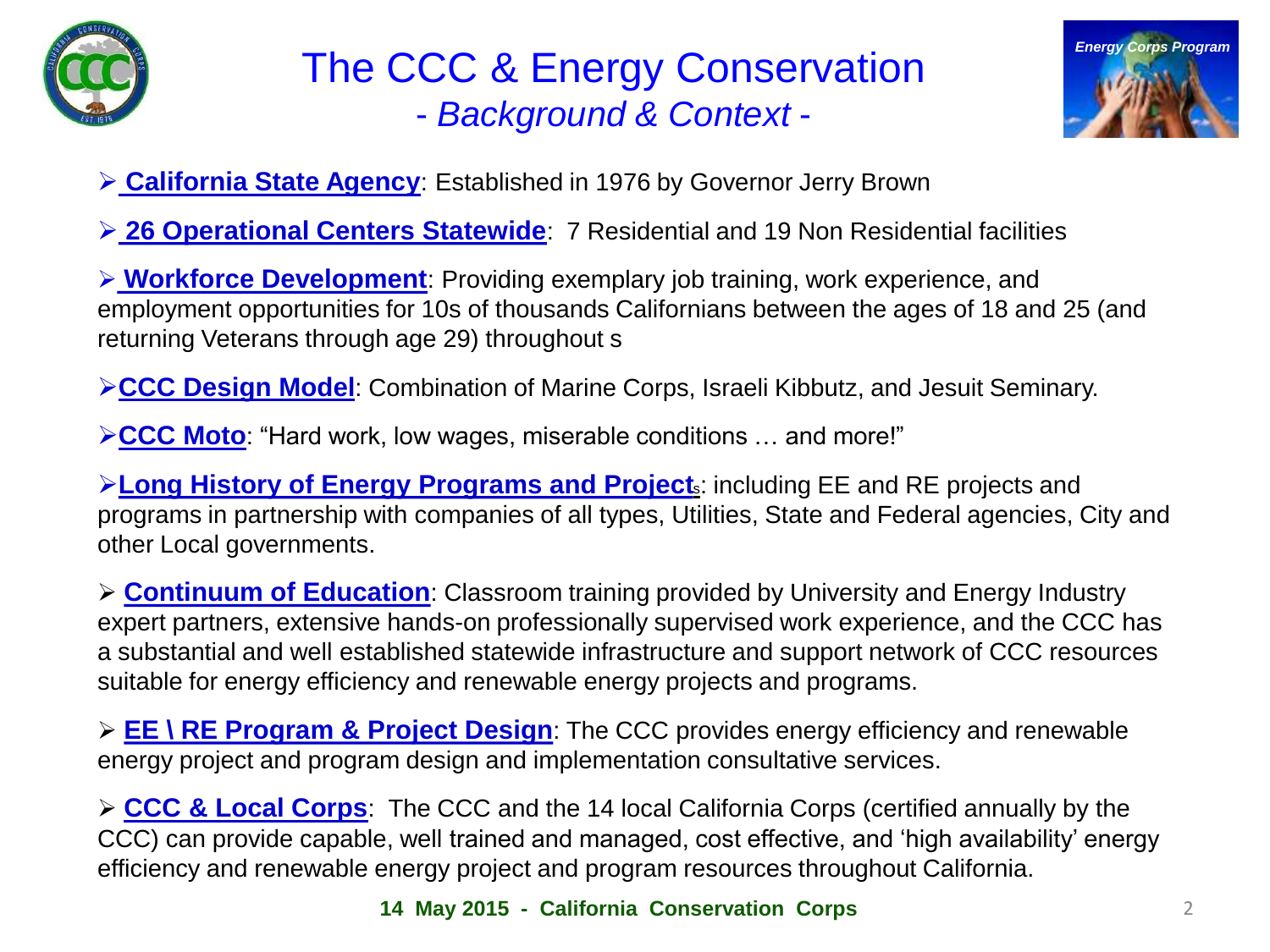

# Energy Corps Program - *CCC Energy Corps* -



The CCC and its Corpsmembers have more than 30 years of successful engagement in Energy Efficiency (EE) and Renewable Energy (RE) projects and programs. In 2013 the CCC established a new "Energy Corps Program" that provides:

 **Energy Industry Training & Work Experience** - Corpsmembers and Staff are professionally trained to be highly efficient and cost effective workforce development program resources for a variety of energy efficiency and renewable energy projects and programs throughout California.

**Innovative Program Designs** - For Energy Efficiency and Renewable Energy Workforce Development Programs and Projects.

 **Expert Energy Data Analysis** - Expert energy industry analysis of the data and preparation of Survey reports is performed by Energy Corps Program Partner - UC Davis Energy Efficiency Center ('UCD EEC'). **ENERGY EFFICIENCY CENTER** 

 **Energy Industry Project & Program Services** - Provided to Energy Industry Companies, Utilities, State and Local Government Agencies located throughout the state.

 **Coordinated Energy Industry Partnerships** - Training & work experience opportunities developed between Sponsors/Clients, local Conservation Corps, and the CCC for energy projects and programs.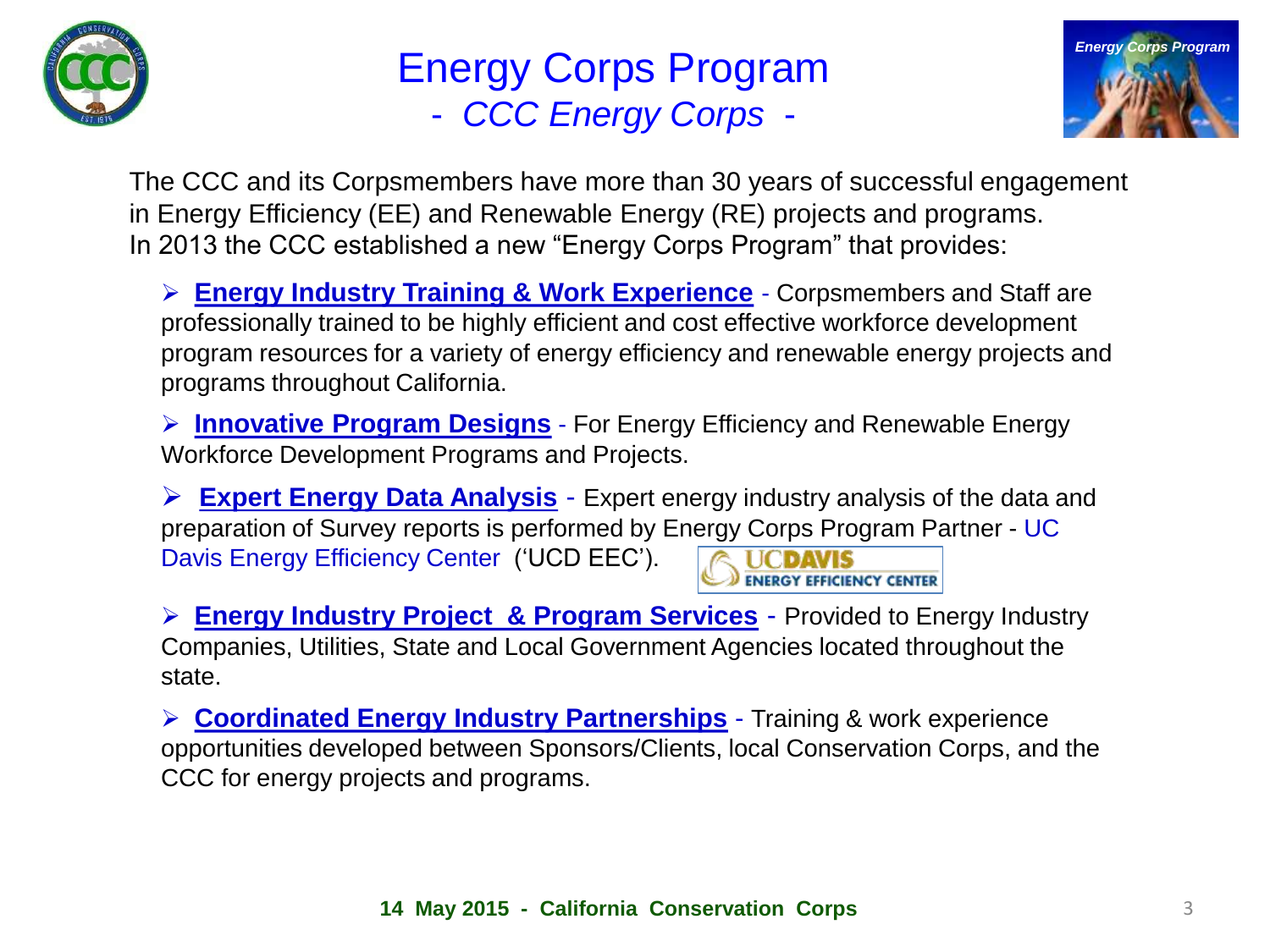

# **Energy Corps Program** - *Resources and Infrastructure* -



**CCC & Local Corps** With 26 CCC operating centers and 14 Local Conservation Corps located throughout California, the CCC and participating certified local Conservation Corps can provide extensive professionally trained and managed Corpsmembers, infrastructure, and a range of services for Energy Efficiency & Renewable Energy Projects & Programs.









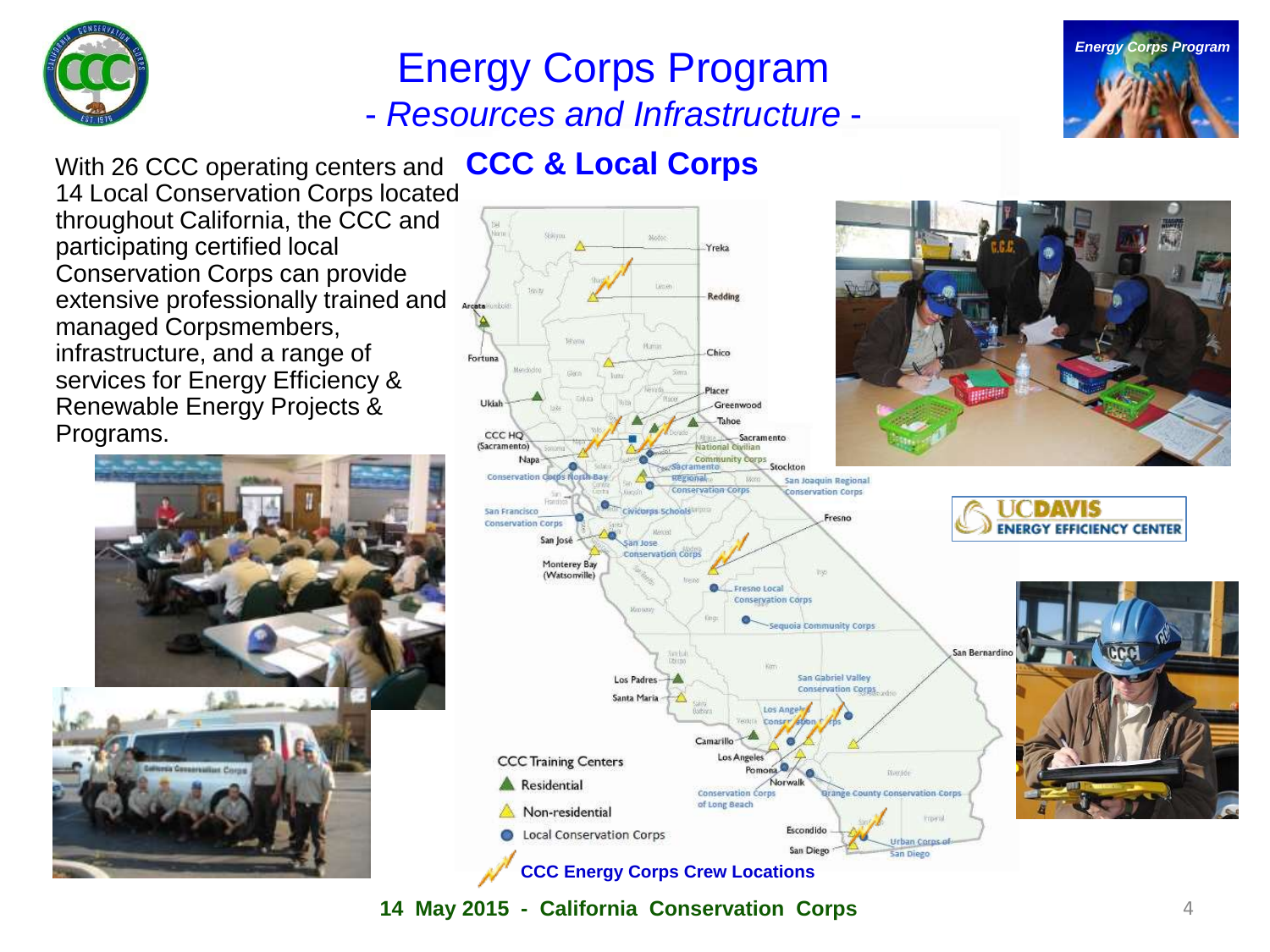

### Energy Corps Program *- Goals & Funding -*



#### **The Energy Corps Program is designed to meet the following goals**:

#### **Create Job Opportunities – Energy Industry Training and Work Experience**

- o For energy industry and other workforce entrants; including young adults, recently returned veterans, and others.
- o Develop 'next generation' of energy industry workers through a tiered program of training, on-the-job education, and extensive energy industry work experience.
- **► Save Energy and Reduce Operating Costs** 
	- o Conduct ASHRAE compliant 'no cost' and 'low cost' Energy Opportunity Surveys that collect and provide all energy efficiency information necessary to identify, calculate, maximize, and 'capture' the available energy savings benefits.
	- o Perform 'low cost' Energy Efficiency 'Retrofit' installations that will generate substantial and sustainable energy savings.

#### **Energy Corps Program Funding Sources**:

- **Contracts** with ESCOs, Energy Engineering Companies, Utilities, Energy Contractors, and 3rd Party EE Program Providers.
- **Directly Funded State, Federal, and Local Programs** (Example: the California Proposition 39 "Clean Energy Jobs Creation Fund" )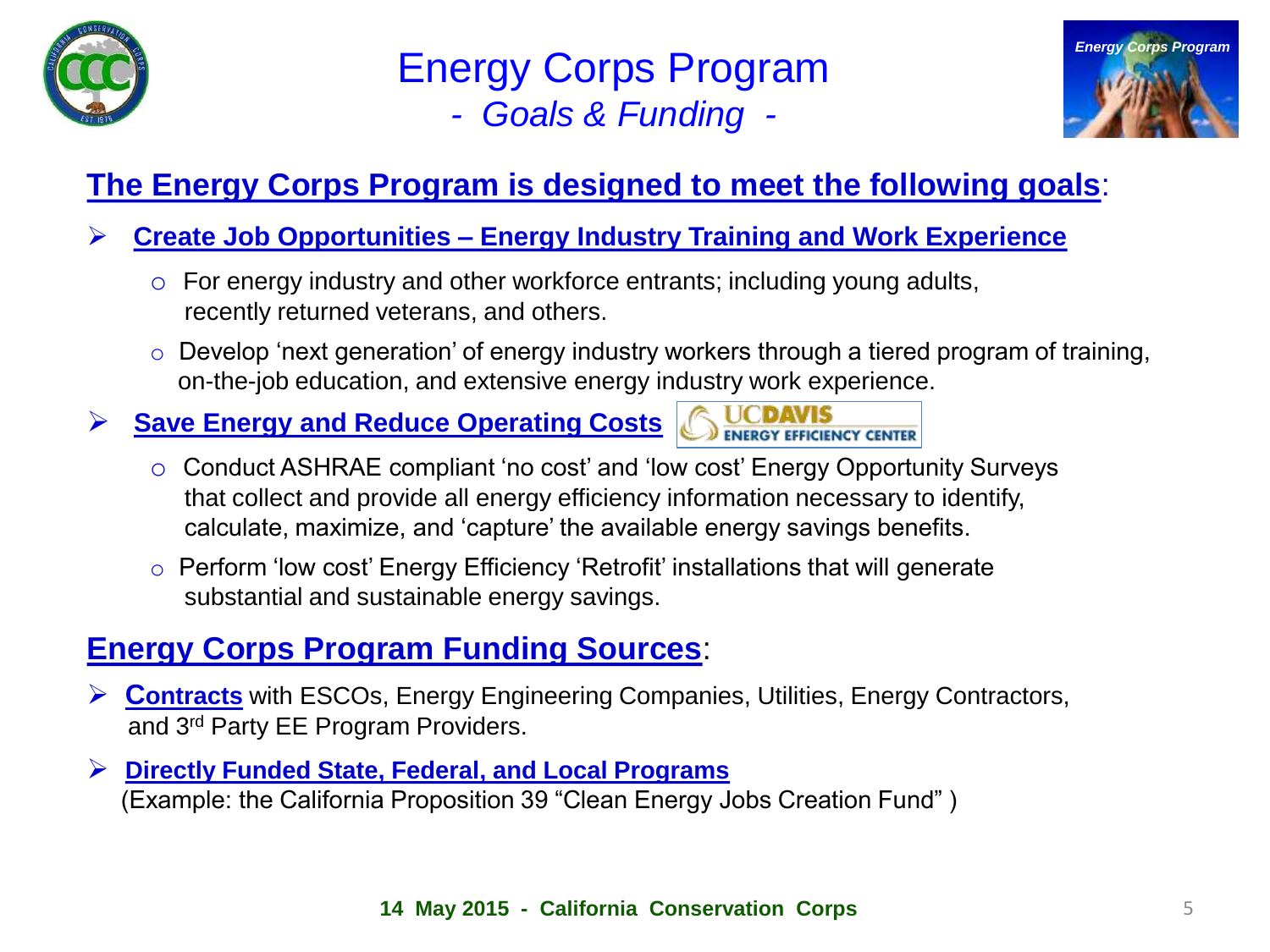

## Energy Corps Program *- CEC/ARRA Funded "Energy Smart Jobs" Program -*



#### **2011 to 2012: Statewide 'Pilot 'Program Leading to Current Energy Corps Program Model**



The ESJ Program was a very successful CEC Energy Program. It worked with all IOU and POU Utilities and related EE Programs Statewide, and was delivered to "Hard to Reach" Store Owners and Operators in multiple languages by Corpsmembers – who were often from the same communities.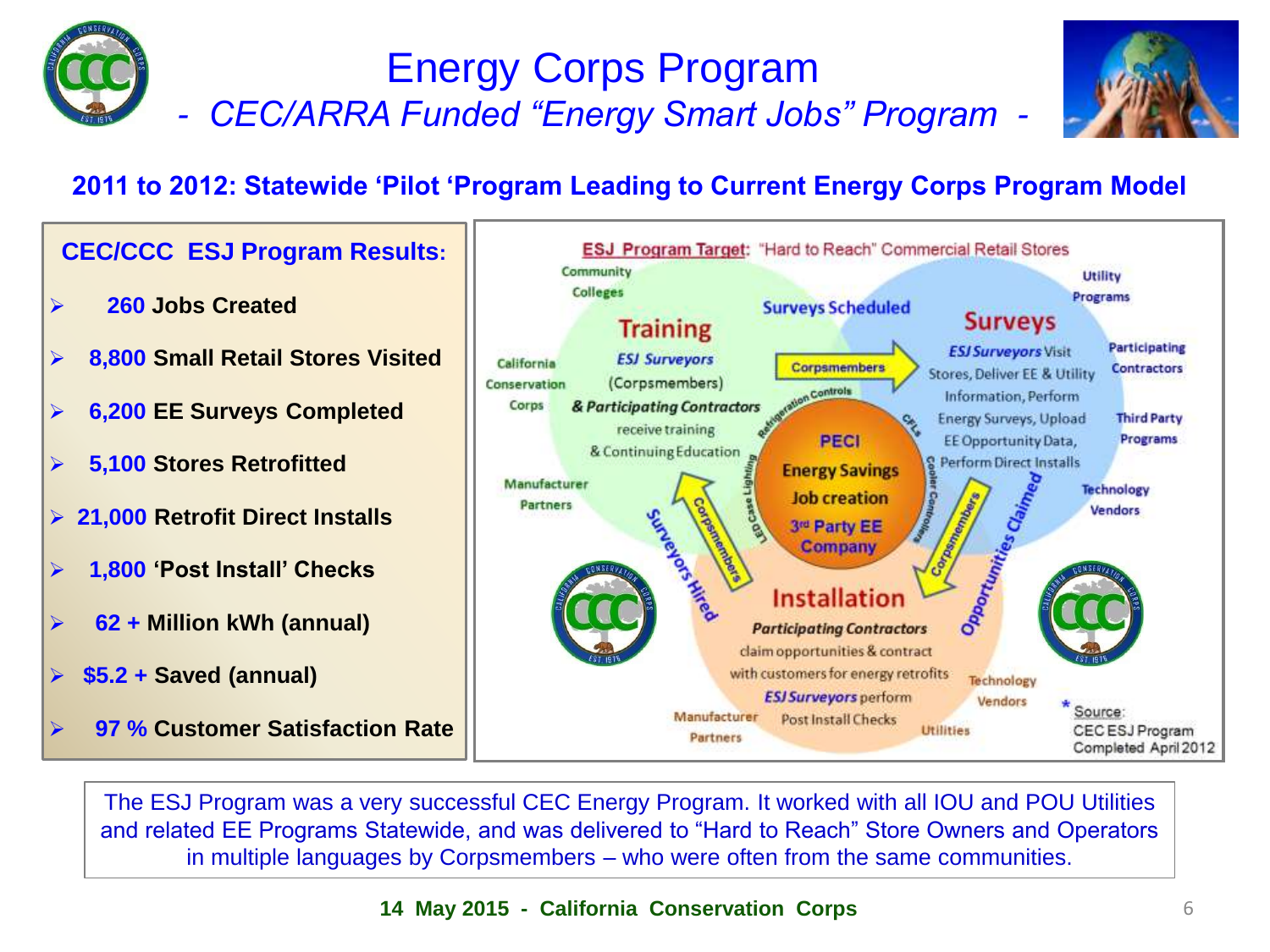# Energy Corps Program

*- Current Energy Program & Project Service Offerings -*



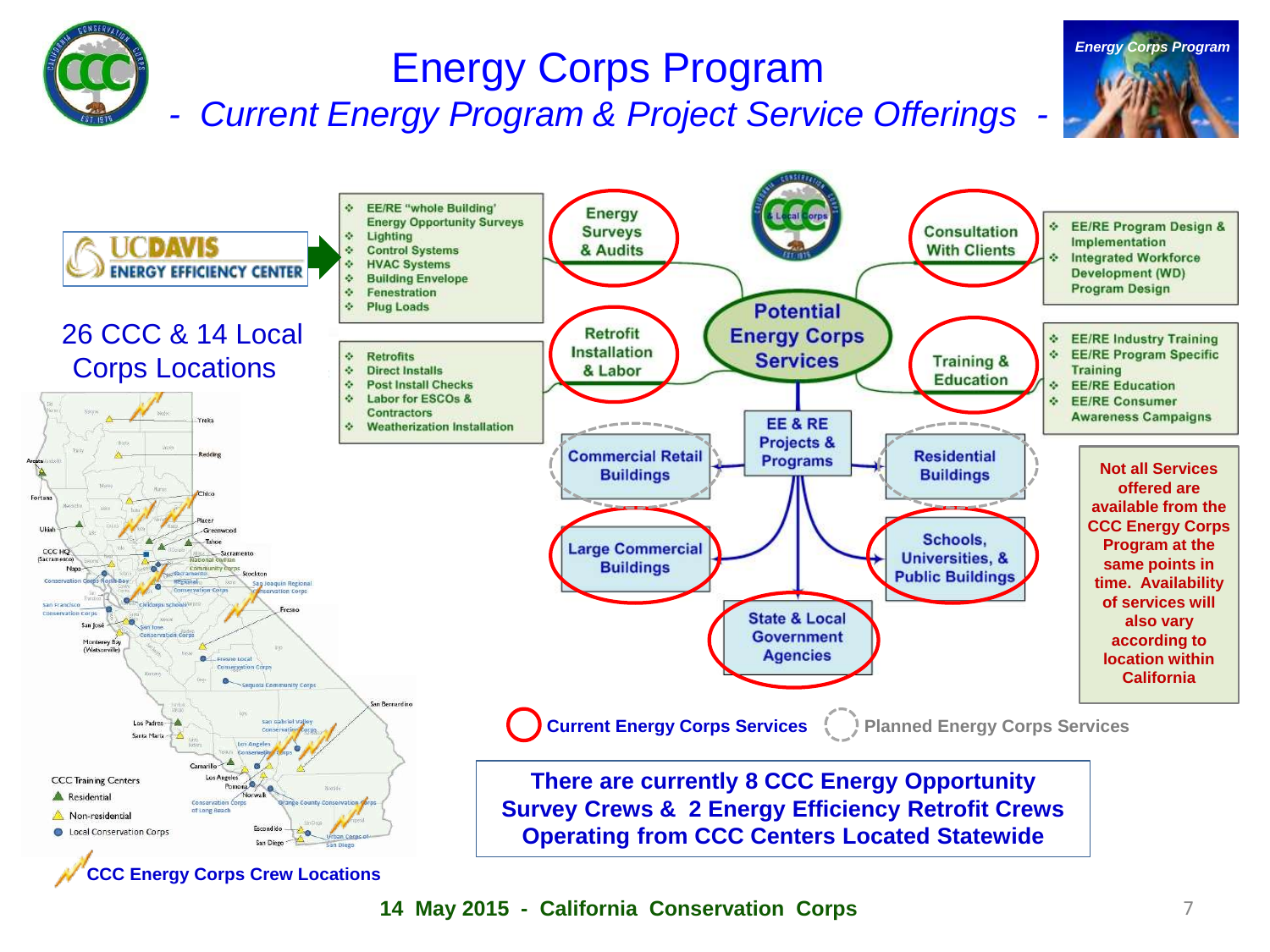

## Energy Corps Program *- Client Opportunities Model -*



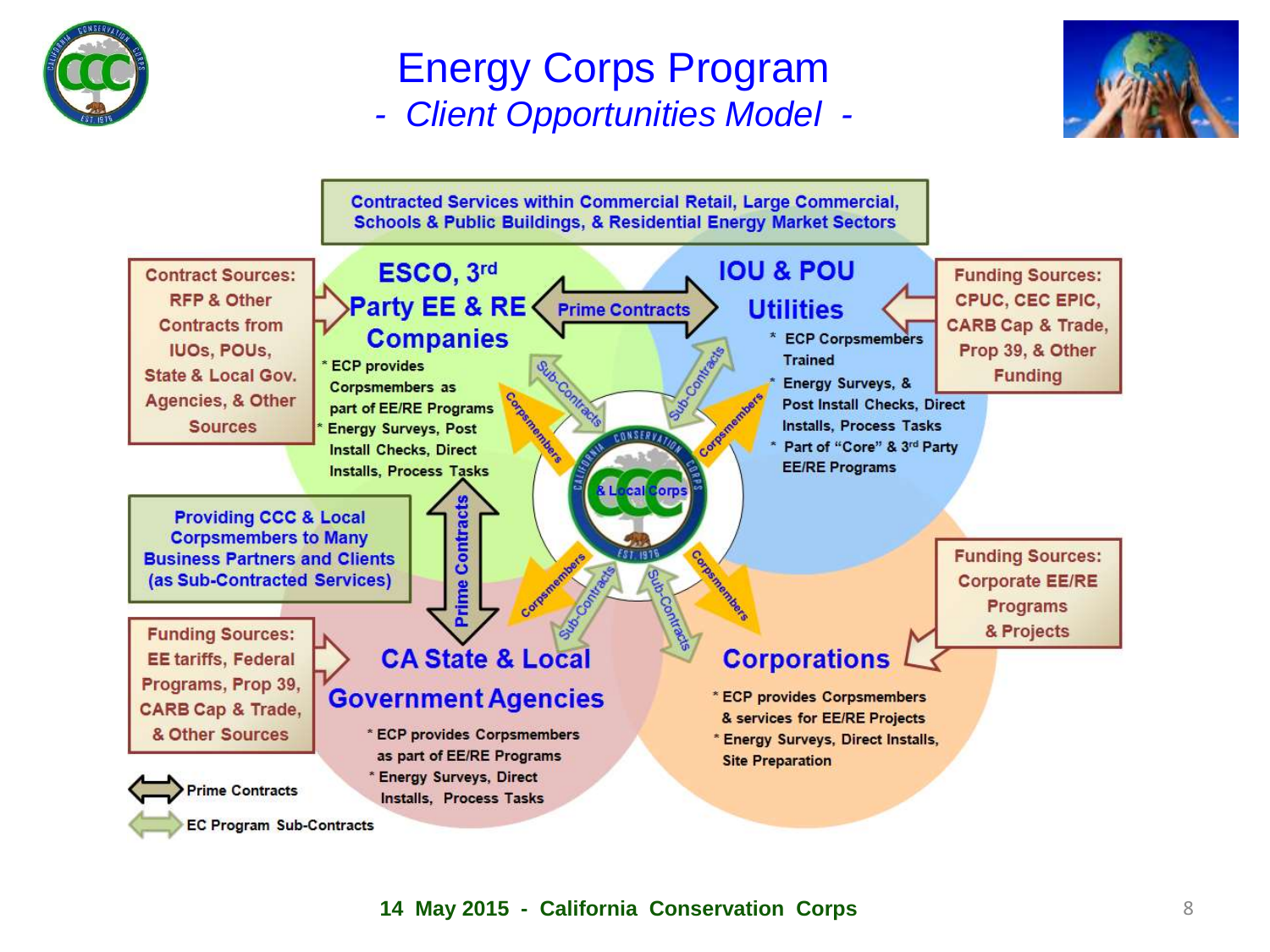

# Energy Corps Program *- Proposition 39 Funded Services For LEAs -*





# *Distribution of 1,979 California LEAs*  Nevada Francis Las Vegas Henderson Map Symbol  $\P$   $\P$   $\P$   $\P$   $\P$   $\P$ San Diego API Rank 1 2 3 4 5 6 7 8  $10 *$

\* API Rank not available for at least 2 of last 3 years

**14 May 2015 - California Conservation Corps**

Tijuana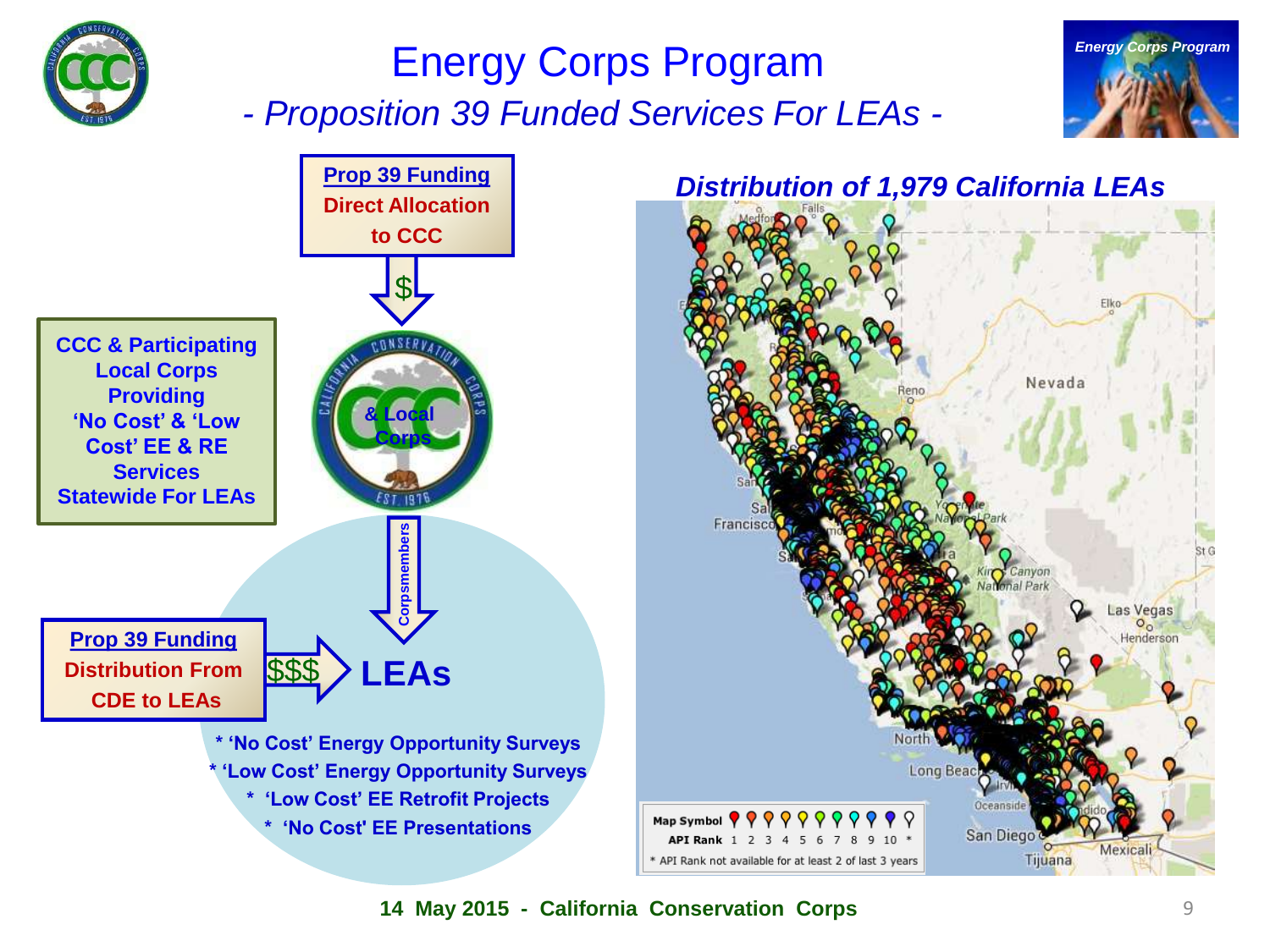

# Energy Corps Program *- Proposition 39 Funded Services: For LEAs -*





**14 May 2015 - California Conservation Corps**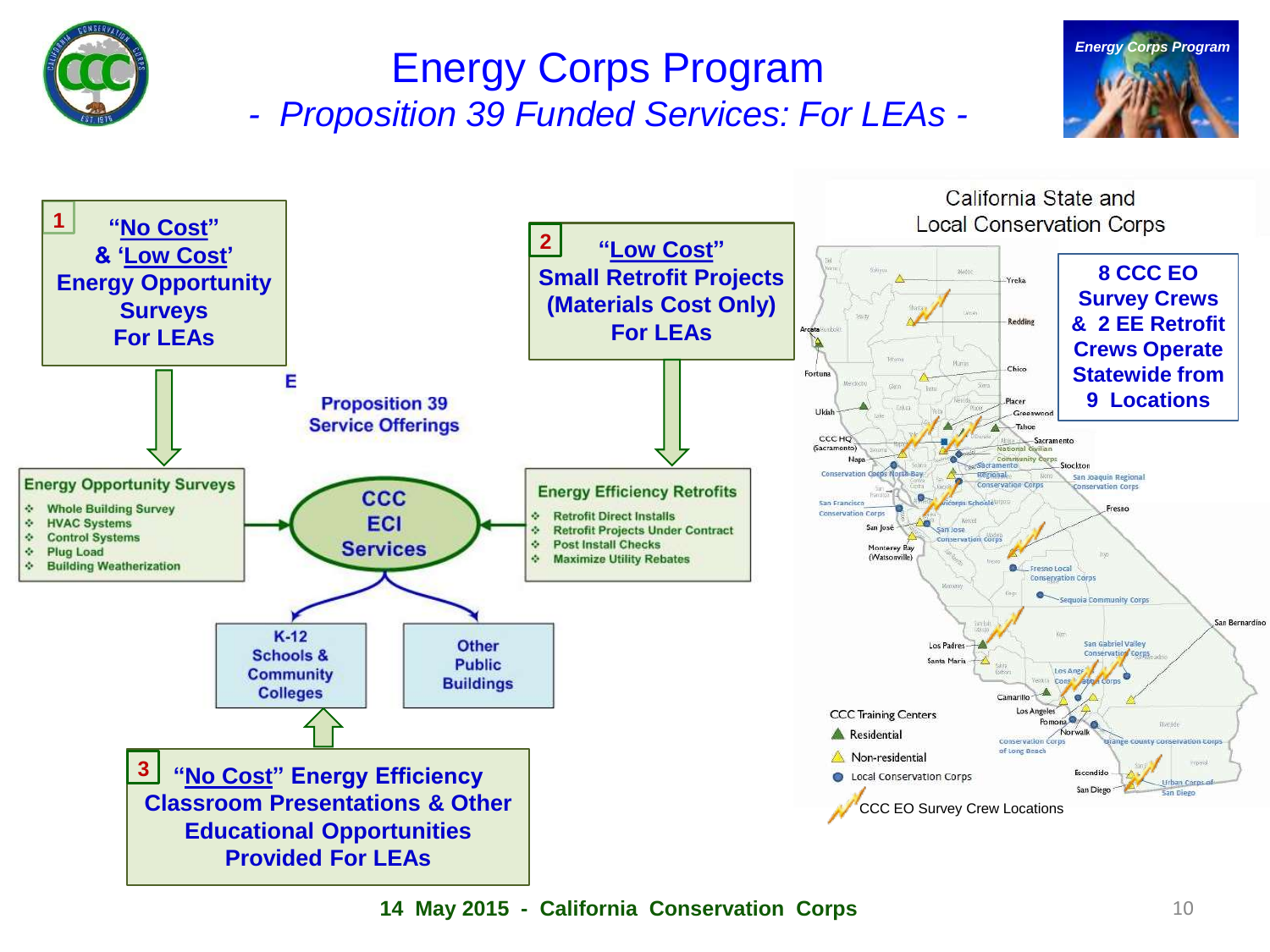

## Energy Corps Program *- Proposition 39 Funded Program Updates -*



#### **Status: Energy Corps Proposition 39 Services**:

In **January of 2014**, the CCC's 'Energy Corps' deployed **10** Crews of trained and supervised Corpsmembers to provide ASHRAE compliant 'Whole Building' Energy Opportunity Surveys for Local Educational Authorities (LEAs) throughout California.

To date, the CCC has trained **314** Corpsmenbers and completed the on-site Survey process (physical building inspections, inventories of all energy uses, O&M interviews, etc.) for more than **9,500** School buildings, consisting of more than **55,000,000** square feet, located at more than **1000** School Campus sites, for **207** LEAs … statewide (out of **377** LEA applicants to date).

To date, there have been more than **500** Energy Opportunity Survey Reports completed by the **UC Davis Energy Efficiency Center**, contracted resources, & other Energy Corps Partners for LEAs throughout the State.





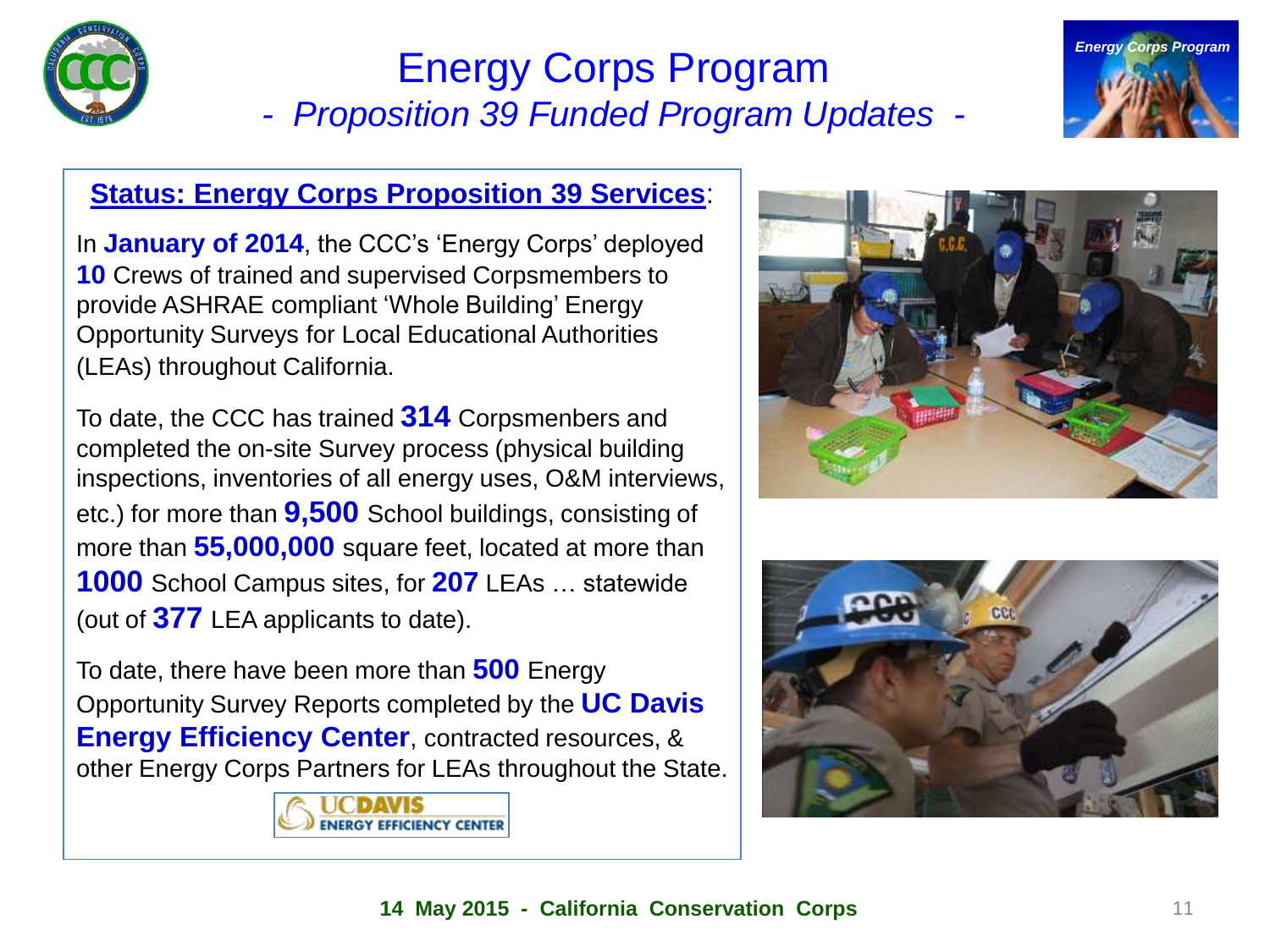

# Energy Corps Program

- *Nationwide Opportunities for Conservation Corps* -



**National & Multi-State EE/RE Contracts | Fulfillment' by Multiple Corps** Edmonton **National Local Fulfillment**: **Contracts**: CANADA *<i><u>Isnepus***</u>** - Regina National or Energy Corps Seattle Olympia Programs can Multi-State Washing North Dakota kontana Ottawą . Monitesi be established contracts can Salem Holena **Bismarck** Minnesota Orgaon for nationwide Idaho be fulfilled Dakota **Boisy** Wisconsn or multi-state (performed) by Pierri Wyoming reimbursement a collaboration Cheyenne Nebraska based Contracts of 'Local Corps' acramento on City Sayt Linke City **Dest** incoln with Federal that are located **Washington, D.C.** Denver Topeka Colorado Agencies, 3rd in multiple Kannya Missouri Party Energy states. **Nashville** North Carolina **Disk has** Santa Fe Arizona **USE SSAI** Efficiency ("EE") **Arkansas Columbia** Participating Oklaho North North | Phoenix **Little Rock** and Renewable ew Mexico Pacific Atlantic Local Corps Mexicali **De circuia** Energy ("RE") Ocean Dallar Ocean tadeson would be Alabama companies, trained to the \* Tallatiass \* National capital **Austin** Investor Owned **U.S. State** same Project **E** State capital \*Chihuahua Utilities, and Scale 1:13,500,000 or Program BAHAMAS Albert Equal-Area Projection MEXICO Corporations. **Gulf of Mexico SDS Kilometery Specific SOO Miles** Standards & **National & Multi-State EE/RE Contracts can Originate from any Corps** Requirements **and be Fulfilled by combinations of participating EE trained Corps** in all locations.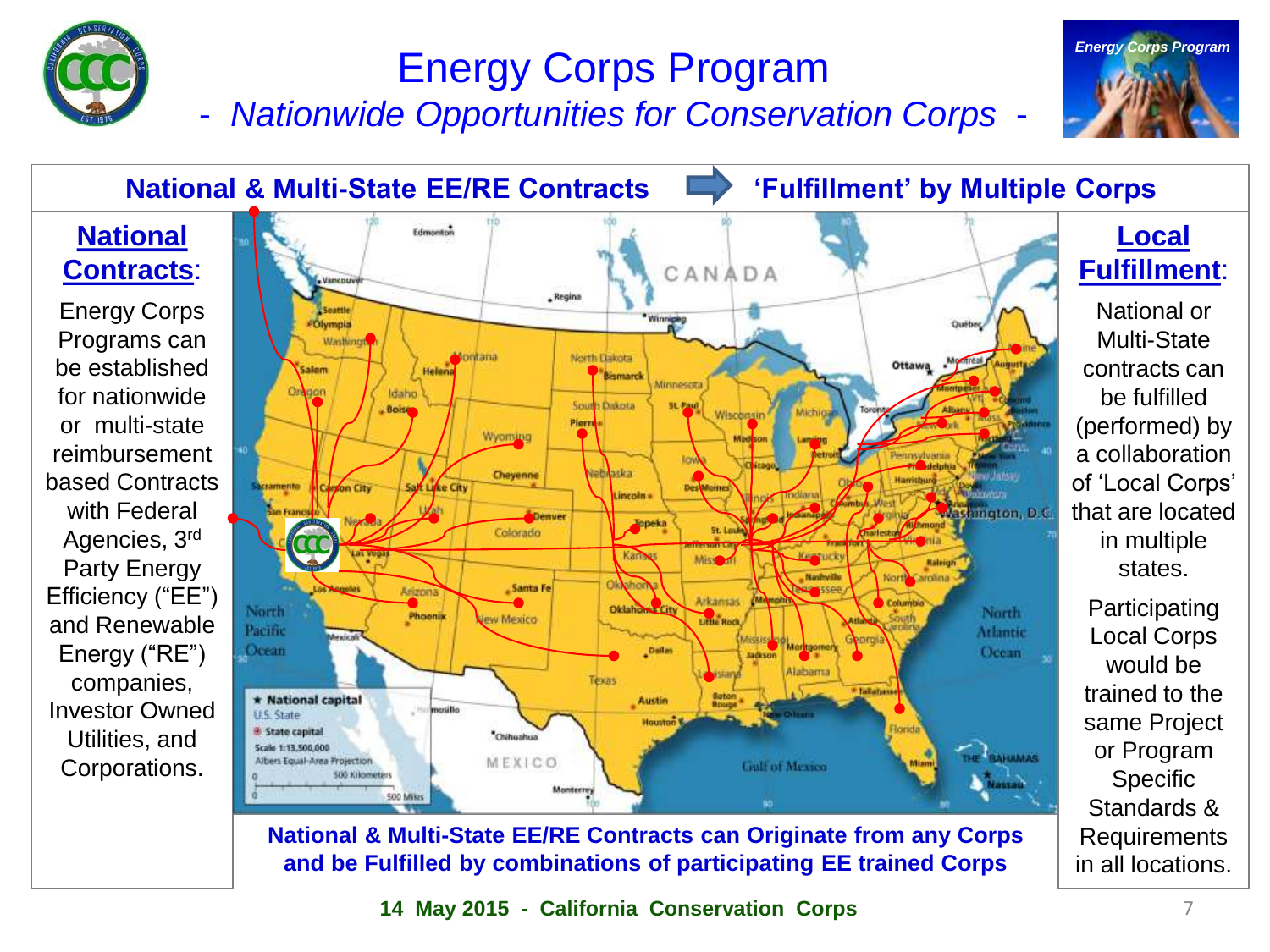

CCC Energy Corps Program *- Energy Opportunity Surveys -*



| <b>Links to the New</b><br><b>CCC Energy Corps</b><br>Videos |                                         |
|--------------------------------------------------------------|-----------------------------------------|
|                                                              | 'Click' on any of the following Links:  |
|                                                              | "The CCC Energy Corps"                  |
|                                                              | "Energy Industry Market Transformation" |
|                                                              | "CCC Energy Retrofit Services"          |
|                                                              | <b>NCY CENTER</b>                       |